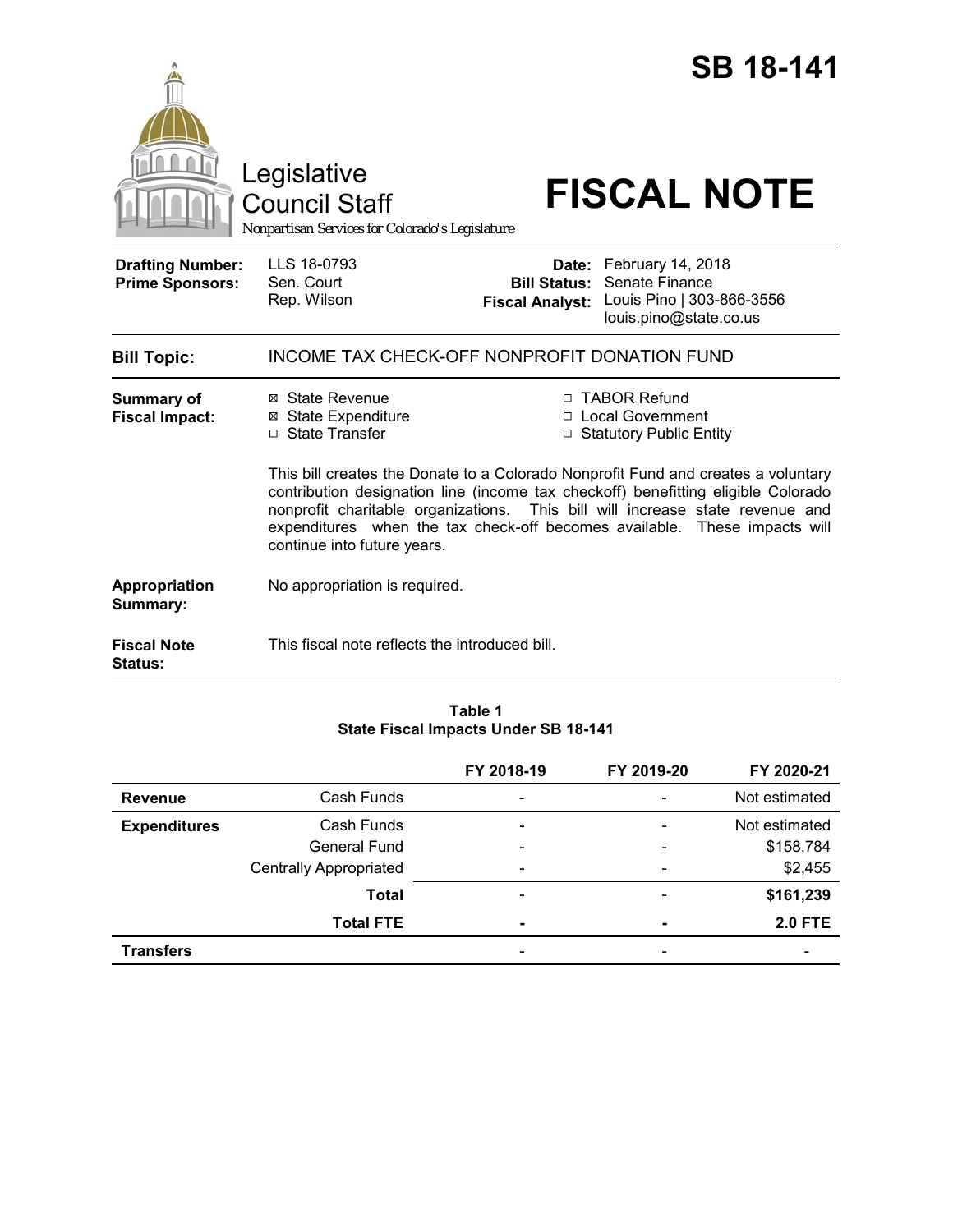February 14, 2018

## **Summary of Legislation**

This bill creates the Donate to a Colorado Nonprofit Fund (fund) and creates a voluntary contribution designation line (income tax check-off) benefitting eligible Colorado nonprofit charitable organizations (chanties). Under the bill, charties that are registered and in good standing with the Colorado Secretary of State (SOS) may be included on the list to receive contributions from the fund. Each charity must also be exempt from federal income tax under section 501(c)(3) of the IRS code. A registered charity may exclude itself from the list by filing a written request to the SOS.

The SOS is required to provide the Department of Revenue (DOR) a list of eligible charities on or before October 1, 2019, and on or before October 1 of each year thereafter. The DOR will make the list available in a digital or paper format, or both, with information that the department requires for a taxpayer to designate the organization to receive a donation from the income tax check-off. A taxpayer can only designate one eligible charity from the list.

Finally, this bill limits the amount a taxpayer can contribute to any income tax check-off to an amount equal to their income tax refund. If a taxpayer contributes an amount in excess of their refund, the DOR is required to refund the excess amount.

*Checkoff availability*. If a space on the state income tax form for the check-off becomes available before tax year 2020, the bill requires the DOR to hold the space until income tax year 2020 and to include the designation line thereafter. The bill excludes the fund from the time limitations and minimum contribution requirements imposed on most other voluntary contribution funds.

*Administration*. The DOR will annually determine the total amounts designated to each individual eligible charity and report these amounts to the State Treasurer and General Assembly. After administration costs, the State Treasurer will distribute the remaining contributions to the designated charities.

The DOR may contract with a private or public entity to administer all or part of the fund. The total fees and obligations can not exceed three percent of the total amount credited to the fund for that income tax year. The DOR may share with the contacting party taxpayer information necessary to administer the fund. A contracting party shall keep all information from the department confidential. Any individual who fails to do so is guilty of a misdemeanor. The DOR may seek, accept and expend gifts, grants, or donations for the purposes of covering the initial costs of implementing the program.

## **Background**

The Colorado individual income tax return form allows taxpayers to contribute to various listed organizations by donating a portion of their income tax refund or increasing the amount owed on their tax return. Legislation is required to create a new income tax check-off.

Only 20 check-off programs can appear on an individual income tax form each year. To ensure that the cap is not exceeded, the priority order system specifies that continued or renewed programs take precedence over newly created programs. Tax check-offs must contain a sunset date and meet a yearly minimum contribution of \$50,000 by the third year from when it first appeared on the form and subsequent tax years to remain on the tax form. Contributions are calculated from January 1st through September 30th of each tax year. Thus, if a program that has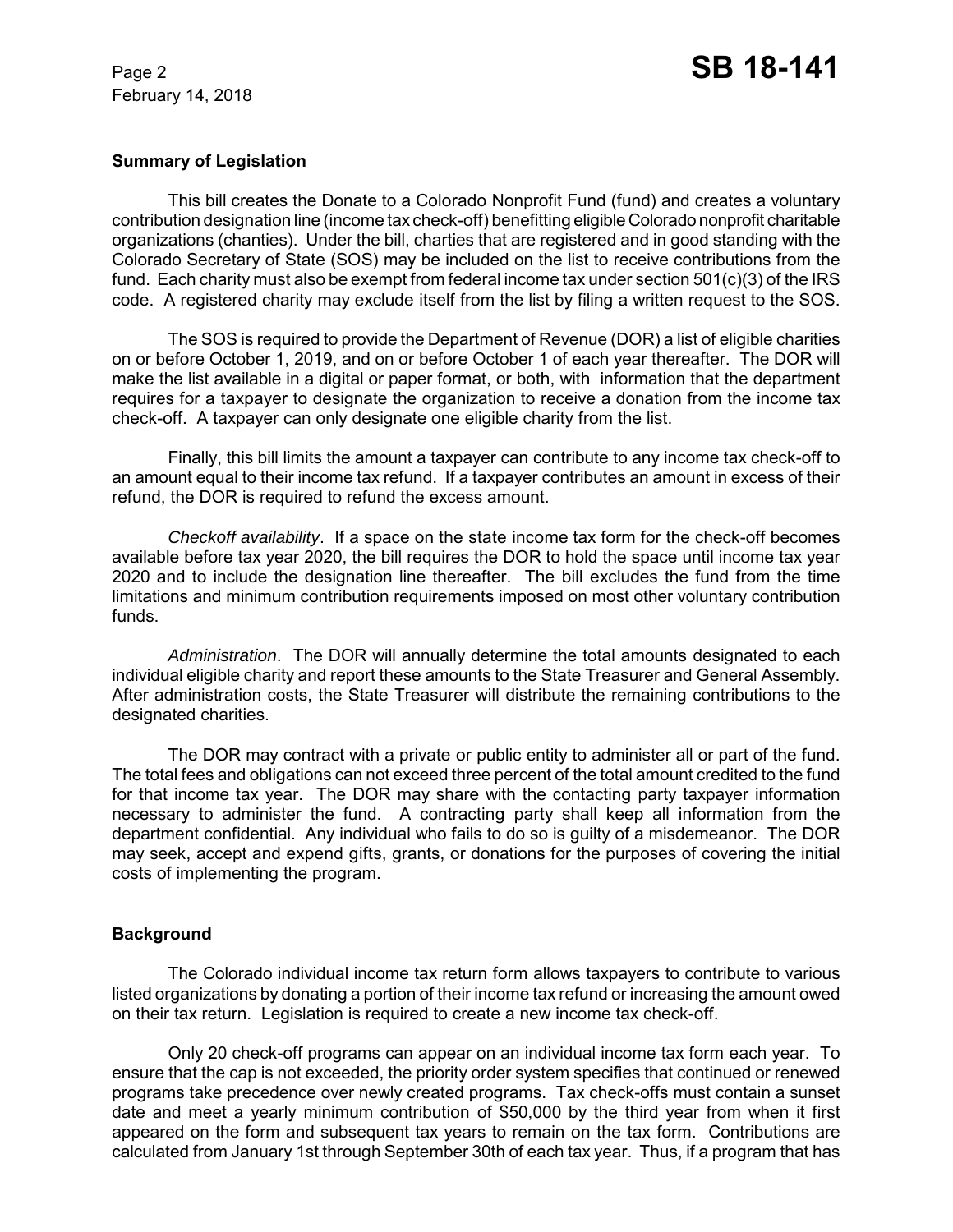appeared on the form is renewed or continued and has donations of at least \$50,000, the program remains on the form in the following tax year. Under current law, the Western Slope Military Veterans Cemetery and Homeless Prevention Activities Program funds are exempt from the mandatory sunset process.

Newly created programs can only appear on the tax form when an existing program is removed. The order of programs in the queue is determined by the date and time that the Governor signs each bill. It should be noted that 20 voluntary contributions appear on the 2017 Colorado individual income fax form. As of the date of this fiscal note, there are no tax check-off programs in the queue.

During January 1 through September 2017, the total amount of voluntary contributions made was approximately \$1.8 million, ranging from \$16,000 to \$181,000 per checkoff program.

As of February 1, 2018, there are approximately 11,200 charities eligible to receive contributions from the fund if this bill becomes law.

## **Assumptions**

This fiscal note uses the following assumptions:

- The check-off will be added to the 2020 individual income tax return form and state revenue and expenditures will begin increasing in FY 2020-21.
- Because it is unknown whether the moneys in the fund will be sufficient to cover these administrative costs, this fiscal note assumes that the General Fund will pay any costs not covered by the fund.
- To the extent a contractor discloses classified taxpayer information, this bill may increase state revenue for fines imposed by the courts. However, based on the low number of fines imposed by the courts and the assumption that state contractors will comply with the law, the fiscal note assumes that minimal, if any, revenue will be generated. In addition, workload will increase for the district attorneys and county courts to hear any cases. The DOR has indicated that they do not currently intend to contract out for the administration of this program and the fiscal note excludes these impacts.

## **State Revenue**

The amount of contributions to the Donate to a Colorado Nonprofit Fund and the date by which the tax check-off will be available is uncertain. To the extent that this bill generates new contributions and does not shift donations from existing check-off programs, state revenue will increase in years the tax check-off is available.

The bill also allows the DOR to seek and accept gifts, grants, and donations from private or public sources for purposes of implementing the program. As of the date of this fiscal note, no sources of gifts, grants, or donations have been identified.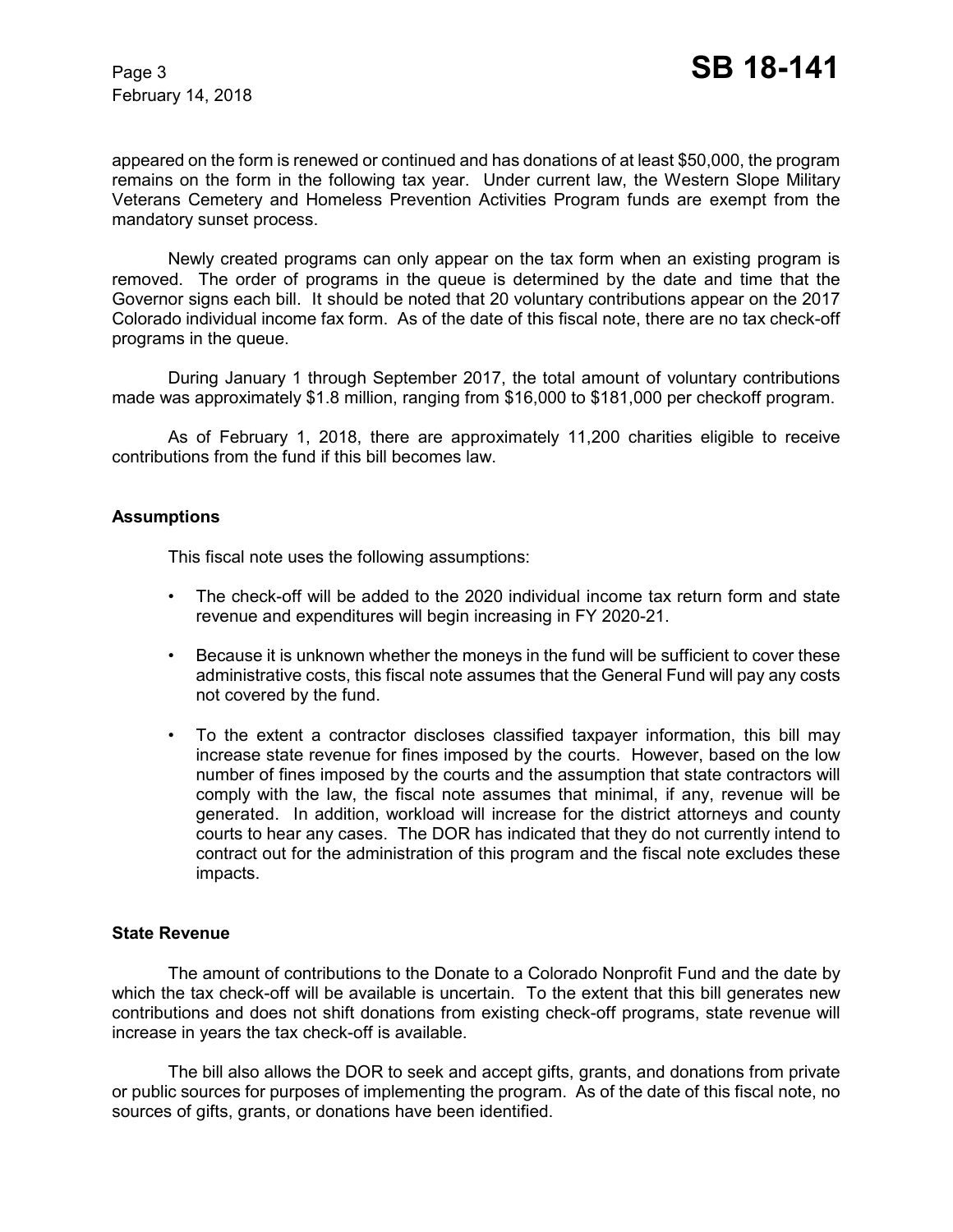February 14, 2018

These voluntary contributions and donations will not affect General Fund revenue and are exempt from TABOR provisions.

#### **State Expenditures**

Under the bill, the earliest the Donate to a Colorado Nonprofit Fund tax check-off could appear on the individual income tax form is tax year 2020 and this analysis shows these cost as beginning in FY 2020-21, as summarized in Table 2.

| <b>Cost Components</b>         | FY 2018-19                   | FY 2019-20 | FY 2020-21     |
|--------------------------------|------------------------------|------------|----------------|
| <b>Department of Revenue</b>   |                              |            |                |
| <b>Personal Services</b>       | $\overline{\phantom{0}}$     |            | \$26,884       |
| <b>Operating Expenses</b>      | -                            |            | \$1,900        |
| <b>Computer System Changes</b> | $\overline{\phantom{a}}$     |            | \$130,000      |
| Centrally Appropriated Costs*  | $\overline{\phantom{a}}$     |            | \$2,455        |
| FTE - Personal Services        | $\qquad \qquad \blacksquare$ |            | 2.0 FTE        |
| <b>Total Cost</b>              |                              |            | \$161,239      |
| <b>Total FTE</b>               |                              |            | <b>2.0 FTE</b> |

**Table 2 Expenditures Under SB 18-141**

 *\* Centrally appropriated costs are not included in the bill's appropriation.*

**Department of Revenue.** In general, costs for adding an income tax check-off line begin in the last quarter of the year it is scheduled to appear on the form. If the Donate to a Colorado Nonprofit income tax check-off is added to the 2020 individual income tax form, expenditures for the department will begin in FY 2020-21.

Expenditures include one-time GenTax programming and programing the optical charter recognition (OCR) software to recognize the change to the state income tax form. These changes are expected to increase expenditures by \$130,000, representing 520 hours of computer programming at \$250 per hour. These costs are mainly attributable to developing and expanding the current process to include over 11,000 new accounts. Since programming costs are based on the FY 2018-19 contracted rate for changes to the Colorado Integrated Tax Architecture system, these expenditures may increase by the time the check-off program is available.

The DOR will also experience a workload increase from income tax paper returns designating a contribution to the fund. Paper files are electronically uploaded using an OCR system. The most recent OCR rates recognized 57 percent of paper returns, requiring a manual review of 43 percent of paper forms. It is uncertain how many paper filers will contribute to the new fund, but this analysis assumes the bill will increase the amount of new manual reviews. On average, each paper return review takes about 20 minutes to complete. The fiscal note assumes 2.0 FTE will be required in the first fiscal year the check-off is added to the form. Depending on the volume of contributions and manual reviews as a result of this new fund, the department may require additional FTE in later fiscal years.